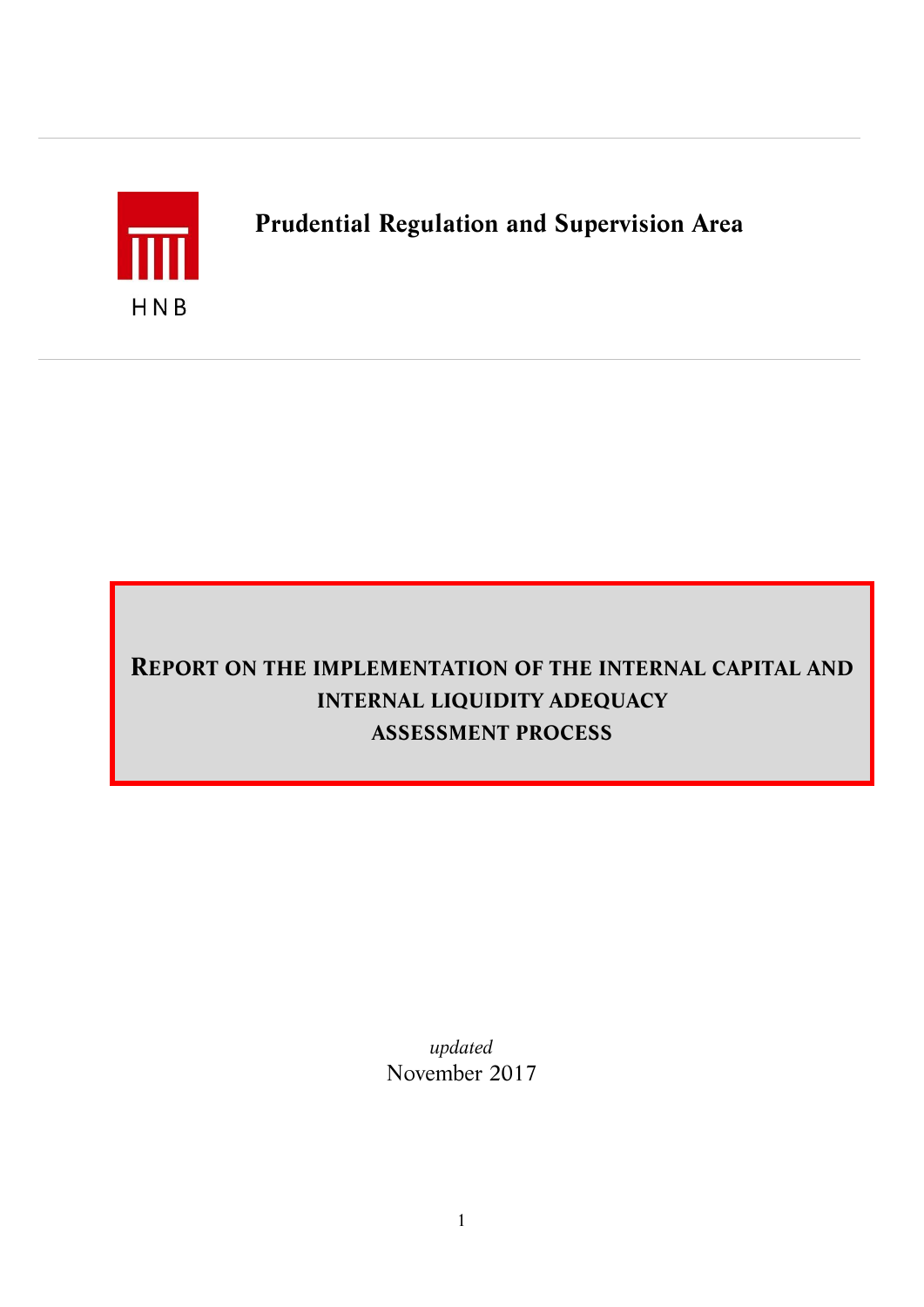# *REPORT ON THE IMPLEMENTATION OF THE INTERNAL CAPITAL AND INTERNAL LIQUIDITY ADEQUACY ASSESSMENT PROCESS*

#### *1 GENERAL INFORMATION AND SUMMARIES*

#### *1.1 Key information*

| Name and head office of the credit<br>institution                    |                                          |
|----------------------------------------------------------------------|------------------------------------------|
|                                                                      |                                          |
| Period covered by the report                                         | [1 January $20xx - 31$ December $20xx$ ] |
|                                                                      |                                          |
| Date of report compilation                                           |                                          |
| Date of management approval                                          |                                          |
|                                                                      |                                          |
| Contact person(s)                                                    |                                          |
| Function                                                             |                                          |
| Organisational unit                                                  |                                          |
| Phone, Fax and e-mail address                                        |                                          |
|                                                                      |                                          |
| Management board member responsible<br>for the content of the report | [Name and surname]                       |

Signature of the management board member

*[In this part of the report, the credit institution (hereinafter: CI) has to state key information on the internal capital adequacy assessment process (hereinafter: ICAAP) and the internal liquidity adequacy assessment process (hereinafter: ILAAP) which include the name of the CI, if ICAAP/ILAAP are applied on an individual basis, i.e. the name of the parent CI if ICAAP/ILAAP are applied on a consolidated basis for a group of CI in the Republic of Croatia or on a consolidated basis on a subgroup level in accordance with Article 3, paragraph (6) of the Decision on the internal capital adequacy assessment process and internal liquidity adequacy assessment process for credit institutions (Official Gazette 20/2014 and 126//2017, hereinafter: Decision). Also, specify the period to which the data contained in this report pertain and the dates of compiling the reports and approval by the management board. At the end, provide data on the person(s) appointed for contacts with the Croatian National Bank and the signature of the person responsible for the contents of the report (management board member).* 

*Unless otherwise specified, all numerical amounts have to be shown in thousand HRK.]*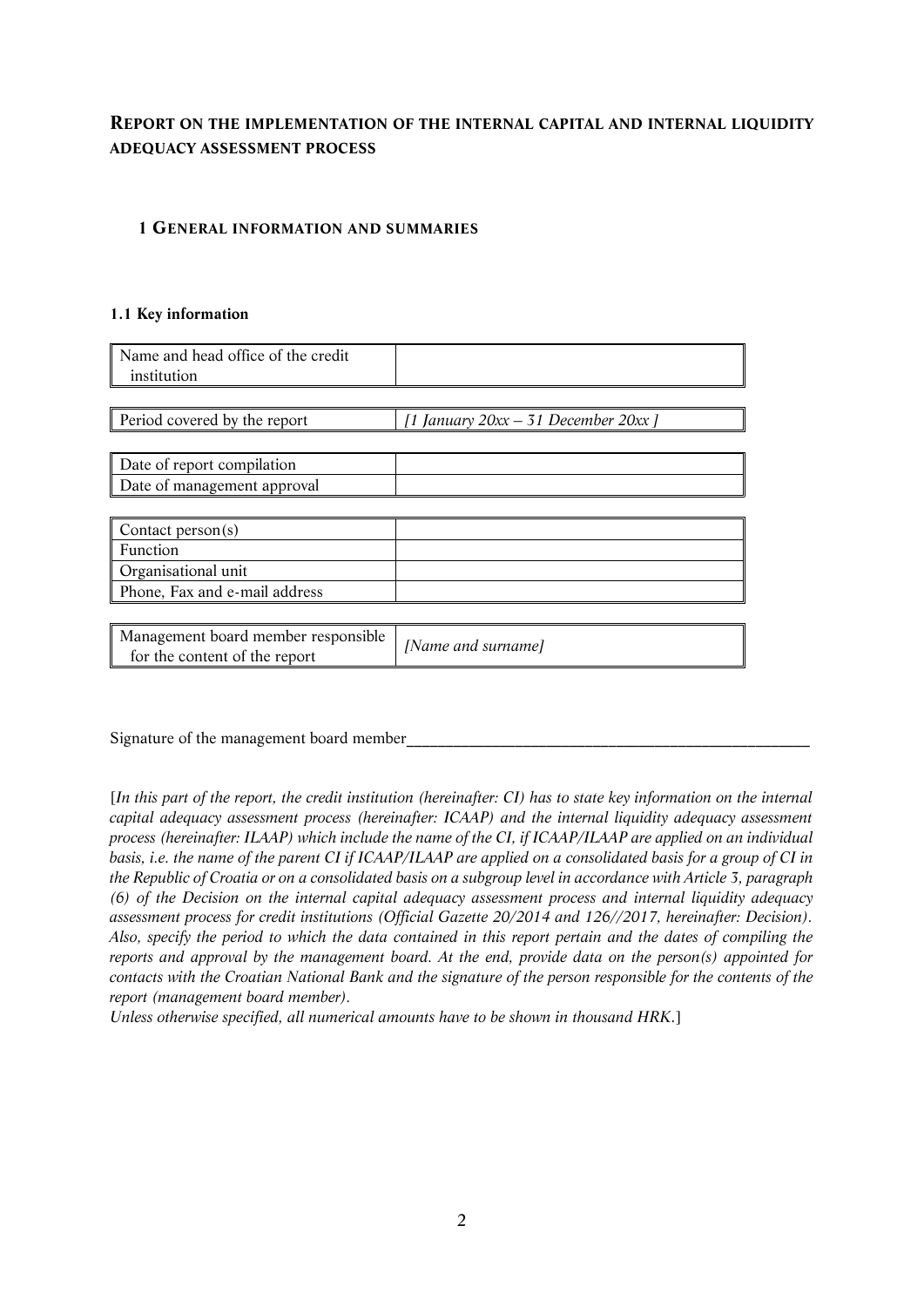| 1.2 Scope of application |                                                                                |
|--------------------------|--------------------------------------------------------------------------------|
| Level of application     | [Specify if it is on a consolidated basis on the level of a group of CI in the |
|                          | Republic of Croatia, on a consolidated basis on subgroup level in accordance   |
|                          | with Article 3, paragraph (6) of the Decision or on an individual basis.]      |
| Name and head office     | [Specify the names of the undertakings included in ICAAP/ILAAP on a            |
| of the members of a      | consolidated basis.                                                            |
| group of CI              | If a CI considers that an individual undertaking is not adequately included in |
|                          | ICAAP/ILAAP, it has to indicate such information and specify the measures      |
|                          | and the timeframe for resolving such a situation.]                             |

## *1.3 Summaries*

#### *Risk profile and capital requirements*

*[Specify all significant risks to which the CI is or might be exposed and the amount of total internal capital requirements and the amount of capital requirements in accordance with Regulation (EU) No 575/2013 of the European Parliament and of the Council of 26 June 2013 on prudential requirements for credit institutions and investment firms and amending Regulation (EU) No 648/2012 (OJ L 176, 27.6. 2013; hereinafter: Regulation (EU) No 575/2013). Also, explain the differences between internal and own funds requirements.*

*Provide a summary of internal liquidity assessment, indicating the amount and key characteristics of the eligible liquidity buffer and the reasons why it is considered sufficient in relation to the risk profile of the CI.]*

*[Provide a summary of the analysis of the risk profile.]*

#### *Business model and strategy*

*[Describe briefly the business model and the present financial condition of the CI, specifying the amount of total assets and the most important asset items, total income, total expenses and profit.*

*Specify any expected changes in the present business model, the expected future business environment, business plans and the projected financial condition for the following year.* 

*Describe briefly the link between the business strategy and ICAAP and ILAAP.]*

#### *Governance*

*[Describe briefly overall governance arrangements of the CI (risk assumption, risk management and risk control in general) and the role of the management board in ICAAP/ILAAP. Specify also other key persons and organisational units involved in ICAAP/ILAAP, including their powers and responsibilities. State if risk management arrangements of the CI are adequate and if they have any deficiencies. Describe the key components of ICAAP and ILAAP (such as identification and measurement of risks, stress testing, capital and liquidity planning, structure of limits and escalation procedures in cases where the limits are exceeded. Describe the degree of ICAAP/ILAAP integration in risk management and overall governance of the credit institution.*

*Describe the degree of integration of solvency and liquidity stress testing and particularly ICAAP/ILAAP stress testing and the role of reverse stress testing.]* 

#### *Capital and liquidity plan*

*[Briefly describe capital and dividend policy planning for the next three years. Specify how the CI plans to manage capital in the future and how it will be used. Describe briefly liquidity planning and the measures which the CI plans to take to ensure that liquidity is kept on an adequate level (or that it reaches an adequate level).]*

#### *Self-assessment and planned measures for ICAAP and ILAAP improvement*

*[Briefly specify self-assessment of ICAAP and ILAAP adequacy, and, where applicable, specify the planned improvements and the timeframe for their implementation.*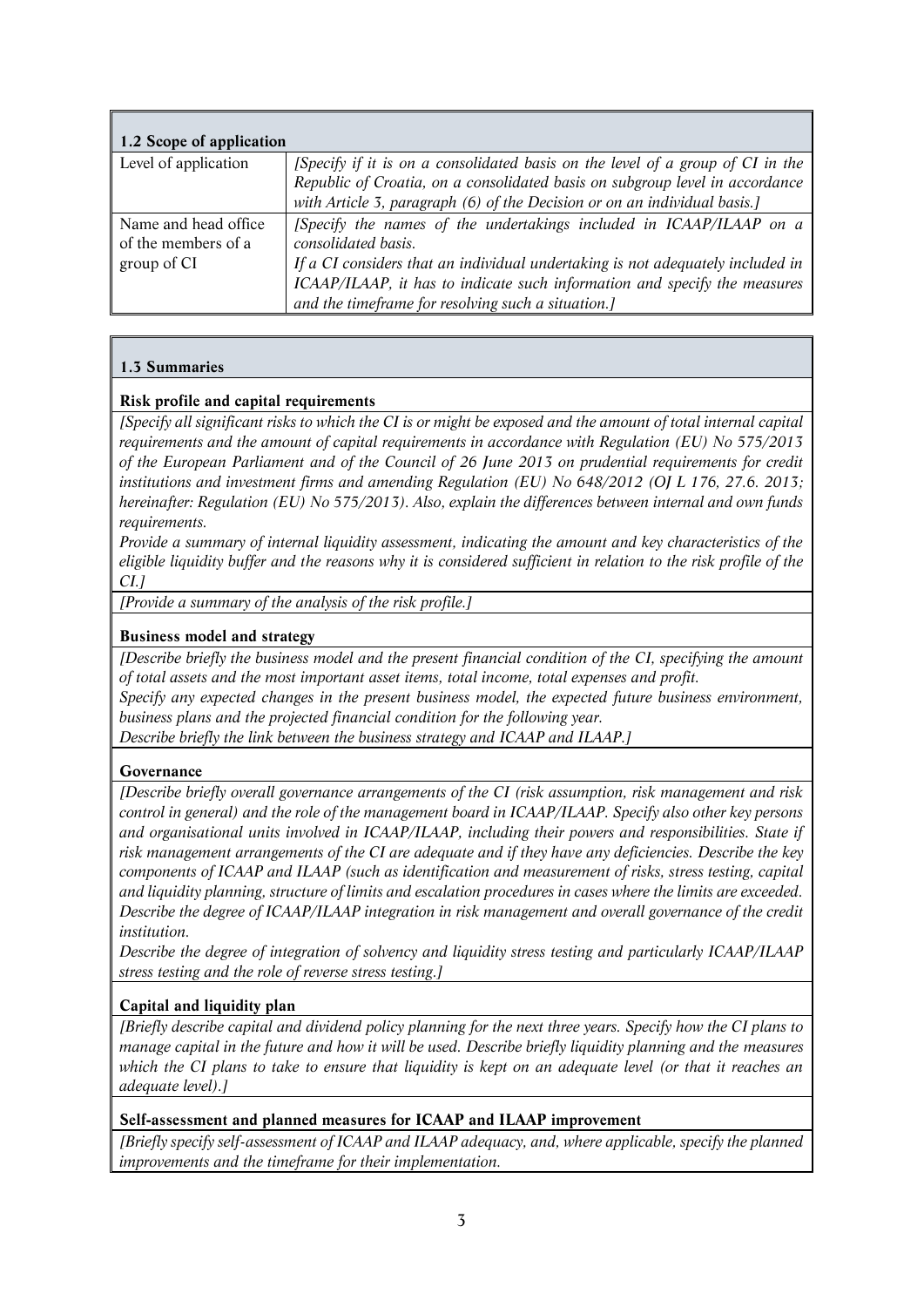*Provide internal audit report on ICAAP and ILAAP and the results of validation of the methodologies used in ICAAP and ILAAP (where applicable).*

*Indicate whether, based on the results of ICAAP and ILAAP, any significant changes have been planned (or were made) to strategies, risk appetite frameworks, risk management framework or business model.]*

#### *Other information*

*[Provide other information and the results of ICAAP and ILAAP not covered by other parts of this report. Describe briefly the manner of data collection for the purposes of ICAAP/ILAAP, IT infrastructure used (including subsidiaries, where relevant) and, if relevant, any planned changes to the existing framework.]*

## *2 BUSINESS MODEL AND STRATEGY*

## *2.1 Business model and strategy*

*[Describe the business model, indicating core business lines, geographic concentrations, subsidiaries and key products offered by the CI, as well as main income and cost drivers by core business lines, markets and subsidiaries.* 

*Specify any expected changes in the present business model, the expected business environment, business plans and the projected financial condition for the next year for main core business lines, markets and subsidiaries. Describe in more detail if the CI intends to make operating changes to its business (e.g. IT infrastructure).* 

*Describe the link between the business strategy and ICAAP and ILAAP.]*

# *3 GOVERNANCE*

## *3.1 Role of the supervisory board, the management board and senior management*

#### *Organisational structure*

*[Provide a detailed organisational chart of CI management, indicating the boards, functions and organisational units included in ICAAP and ILAAP. The diagram of the reporting lines related to risk management and ICAAP and ILAAP may be indicated in the organisational chart or separately.]*

## *ICAAP and ILAAP*

*[Describe ICAAP and ILAAP setup and their key components.*

*Indicate the factors that were taken into account in the definition of ICAAP and ILAAP.*

*Indicate the frequency of ICAAP and ILAAP.*

*Specify reports associated with ICAAP and ILAAP, their frequency and whom they are submitted to.*

*State internal bylaws that define the manner of setting up ICAAP and ILAAP and indicate their status (new, unamended, slightly amended, etc.).*

*State ICAAP-related powers and responsibilities.*

*The Croatian National Bank will, should it deem necessary, require from a CI to provide information/records on the meetings of governing bodies and relevant boards which prove that ICAAP has been set up and implemented adequately, and in particular: the approval for the framework and key elements of ICAAP (e.g. risk measurement and assessment, internal capital, capital planning, stress testing scenarios and their assumptions and results), proof that the risks and capital situation have been discussed, proof of management actions in the event of an internal escalation procedure related to exposure/capital. The Croatian National Bank shall, should it deem it necessary, require from a CI to provide information/records from governing bodies' and relevant boards' meetings which prove that ILAAP has been set up and implemented adequately, and in particular: the approval for the framework and key ILAAP elements (e.g. funding plan and its feasibility, liquidity contingency planning, the assumptions and results*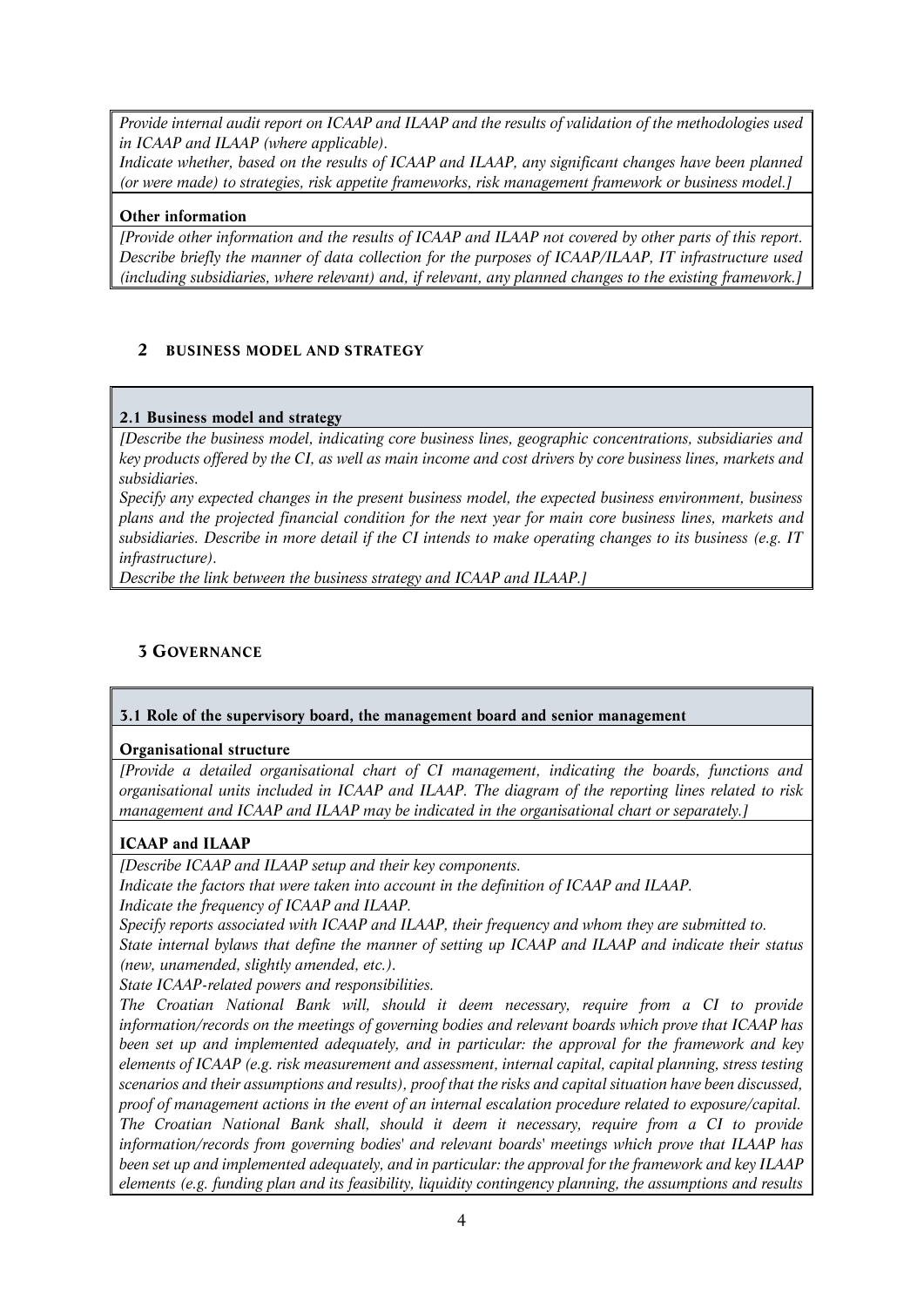*of stress testing, liquidity risk and funding risk appetite, the target level and structure of liquidity reserves and their marketability in the event of crisis, etc.), proof that the liquidity risk and funding risk profile and change thereof have been discussed, proof of management actions in the event of an internal escalation procedure related to intra-day liquidity.]*

### *Role of the management board and supervisory board*

*[Describe the role of the management and the supervisory board in ICAAP and ILAAP. Describe the role of the committees set up by the management and the supervisory board, which participate in ICAAP and ILAAP.*

*State the decisions adopted by the management and the supervisory board based on analysis of ICAAP and ILAAP-related reports.]*

#### *Role of the senior management*

*[Role of the senior management of the CI in ICAAP and ILAAP as regards their scope, methodologies and objectives.]*

#### *3.2 Risk assumption and management strategy*

#### *Principles of risk management*

*[State the most important principles of risk assumption and management and provide a list of internal bylaws in which they are specified.*

*Describe the process and frequency of risk management strategy and business strategy harmonization.]*

#### *Risk assumption and risk appetite*

*[Describe the risk assumption strategy and indicate who is responsible for its implementation.*

*Indicate the risk appetite – provide a quantitative measure in the form of an absolute amount of internal capital and internal capital requirements or in the form defined by the CI in its internal bylaws. Describe the framework of limit allocation within the group (if applicable).*

*Describe how the risk appetite framework is linked to the business strategy, ICAAP and ILAAP, i.e. capital and liquidity planning and risk management / governance on the level of a CI.*

*State internal bylaws that define the risk assumption strategy and indicate their status (new, unamended, slightly amended, etc.).]*

## *3.3 Internal control system*

*[Describe the powers and responsibilities of control functions in ICAAP and ILAAP.]*

## *3.4 ICAAP and ILAAP monitoring*

*[Describe the manner of assessment of ICAAP and ILAAP appropriateness by the internal audit and other independent audits.*

*Specify reports made by the internal audit and independent audits of ICAAP and ILAAP and provide a summary of key findings relating to the period covered by the report.*

*Specify measures taken based on the findings of the internal audit and independent audits of ICAAP and ILAAP.]*

## *3.5 Self-assessment of ICAAP and ILAAP*

*[Indicate how it is organised and who is responsible for conducting self-assessment of ICAAP and ILAAP. Describe briefly the findings of self-assessment of ICAAP and ILAAP: assessment of the ICAAP and ILAAP appropriateness, identified weaknesses and deficiencies and planned changes and improvements. Include also an assessment of ICAAP and ILAAP appropriateness taking into account the planned changes in the risk management strategy.]*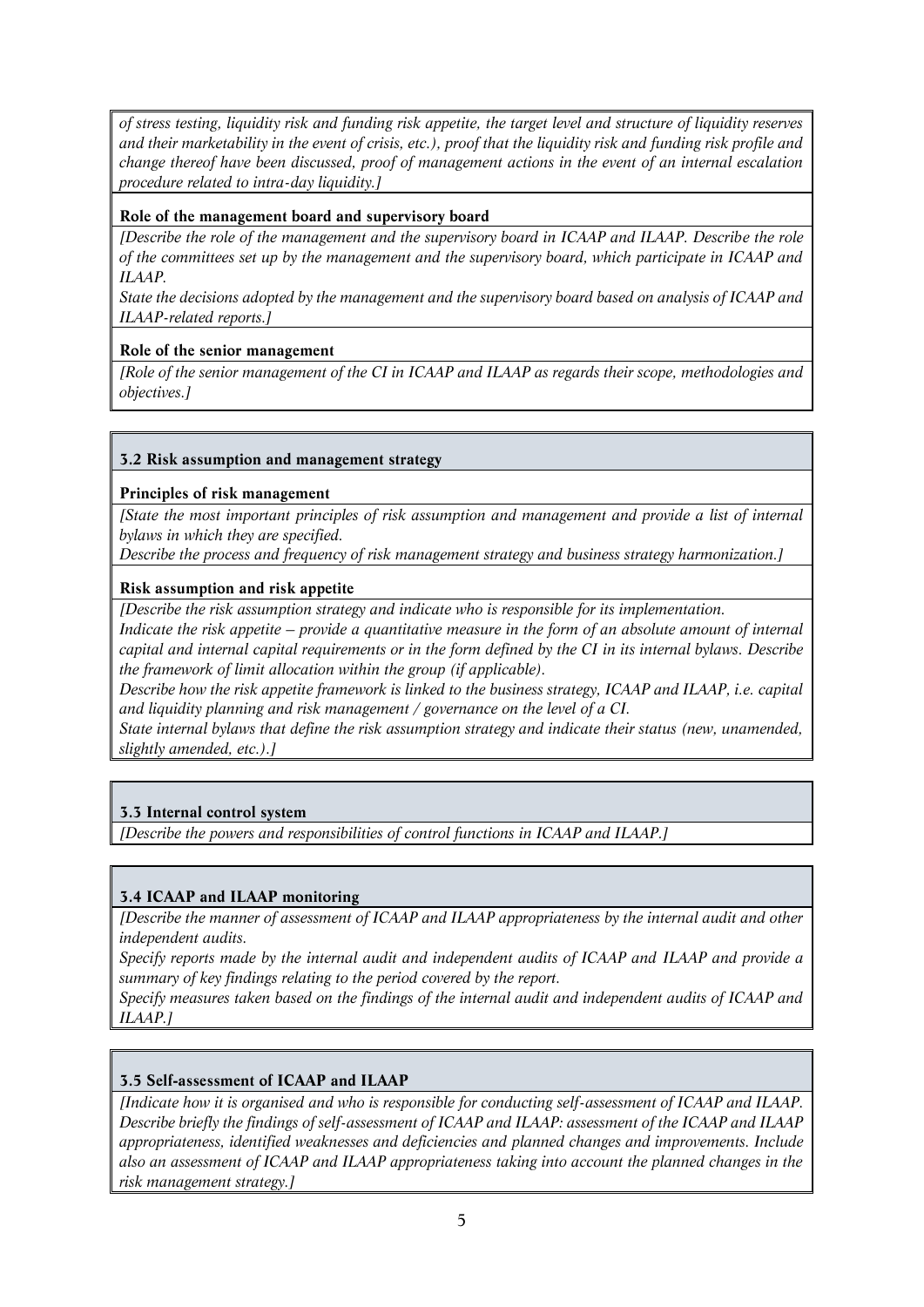## *4 IDENTIFICATION OF SIGNIFICANT RISKS*

#### *4.1 Risks to which a credit institution is or might be exposed*

*[Describe the manner and frequency of risk identification and specify and explain the factors taken into account by the CI in the process.]*

*[Specify all the risks to which the CI is exposed and, if applicable, own definition of each risk. A CI using the prescribed definitions of risks should indicate that fact in the table below. If the definition of risk differs from the prescribed definition, the CI has to provide an explanation of the differences in the scope and the explanation of the impact of the use of that definition on the level of capital requirements. Also, indicate if definitions of individual risks include risk subgroups. The list of risks has to include the risks prescribed by Article 7, paragraph (2) or (4) of the Decision.*

*Complete the table below.* 

*Where different ICAAP/ILAAP processes and assumptions for group entities are used, please provide their description.]*

*[Describe the framework and process used to collect, keep and aggregate data across various levels of the institution, including the flow of data from subsidiaries to the group.*

*Describe IT systems used for collecting, keeping, storing, aggregating and distributing data on risks used in ICAAP and ILAAP.*

*Indicate if checks are made of data used for ICAAP and ILAAP and the mechanisms/methods used for these checks.]*

*[State internal bylaws used by the CI to define the processes for making a list of risks to which it is or might be exposed and indicate their status (new, unamended, slightly amended, etc.).]*

#### *Table 1 Risks to which a CI is or might be exposed to*

| <b>Risk</b>             | Definition of | Explanation of the difference in the scope of the  |
|-------------------------|---------------|----------------------------------------------------|
|                         | the risk      | definition and the impact of the difference on the |
|                         |               | capital requirements level                         |
| Credit risk             |               |                                                    |
| Market risks            |               |                                                    |
| <b>Operational risk</b> |               |                                                    |
|                         |               |                                                    |

## *4.2 Risk profile and risk significance*

*[Describe the approach to the identification of risk significance and specify the factors used to determine the significance of each individual risk.]*

*[Describe the method for the assessment of risk factors, such as rating, assessment, risk scale, weight of individual factors in the calculation, the ratio of final score and total risk significance, i.e. the meaning of individual score.]*

*[State significant risks and those that are not significant.*

*For each significant risk, indicate the assigned risk significance score, providing an explanation for that score, and indicate how that risk is treated in ICAAP. Indicate whether it is a qualitative and/or a quantitative treatment of risk in the ICAAP framework, where the quantitative treatment implies the treatment that results in internal capital requirements.*

*For each risk identified as non-significant, the CI has to provide an explanation based on the assessment of the previously defined risk factors.]*

*[Complete the tables below (or enter own internal table/descriptive overviews and explanations of the risk significance score and their treatment in ICAAP).]*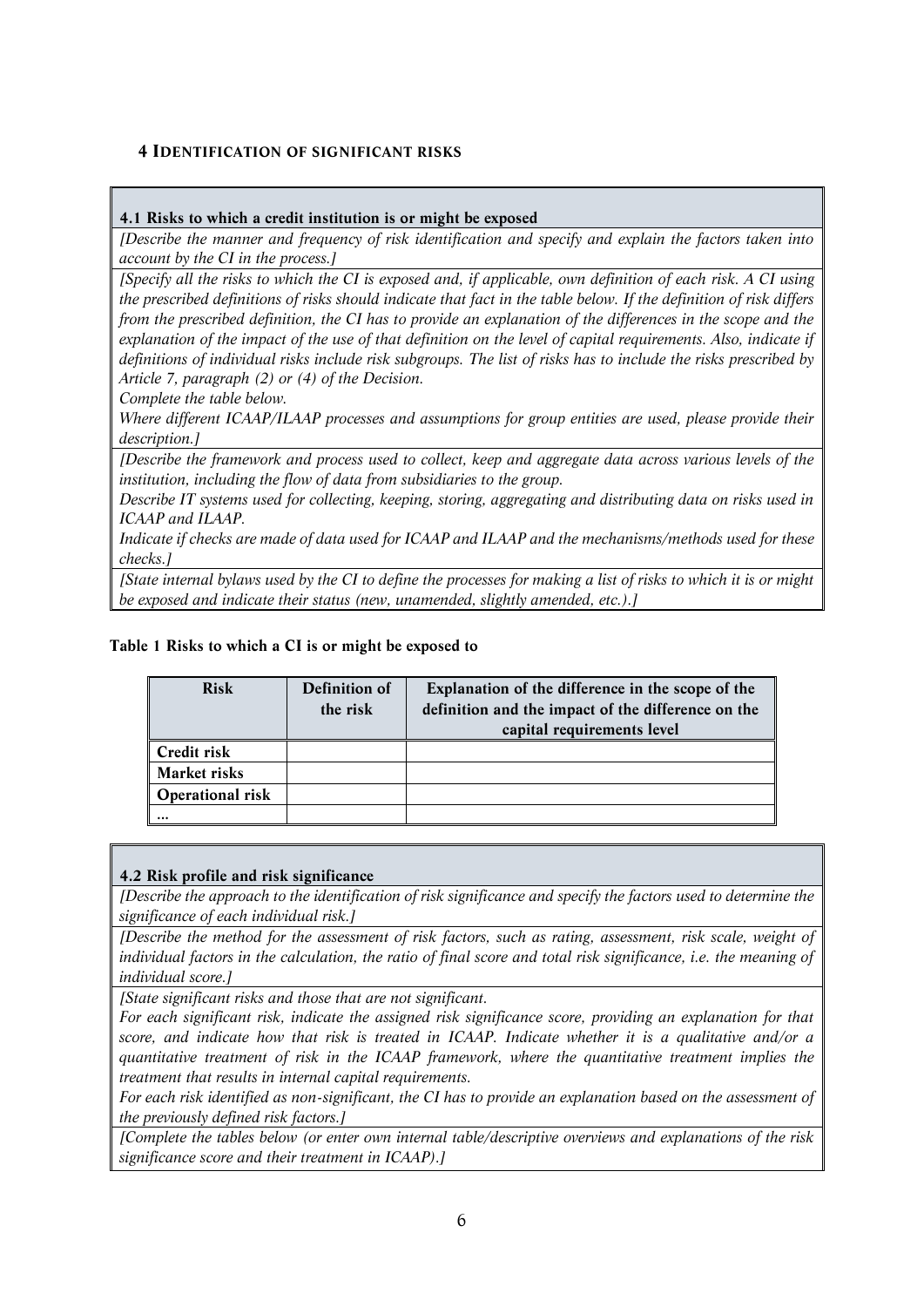*[State internal bylaws used by the CI to determine the identification of the risk profile and risk significance and indicate their status (new, unamended, slightly amended, etc.).]*

#### *Table 2 Significant risks*

| <b>Risk</b> | <b>Risk</b>  | <b>Explanation of risk</b> | <b>Treatment in ICAAP</b>   |          |  |
|-------------|--------------|----------------------------|-----------------------------|----------|--|
|             | significance | significance score         | Qualitative<br>Quantitative |          |  |
|             | score        |                            | (YES/NO)                    | (YES/NO) |  |
| $\cdots$    |              |                            |                             |          |  |
|             |              |                            |                             |          |  |
|             |              |                            |                             |          |  |
|             |              |                            |                             |          |  |

#### *Table 3 Non-significant risks*

| Non-significant risks | Explanation why a risk is not significant |
|-----------------------|-------------------------------------------|
| $\ddotsc$             |                                           |
|                       |                                           |
|                       |                                           |
|                       |                                           |

## *5 MANAGEMENT OF SIGNIFICANT RISKS (EACH RISK INDIVIDUALLY)*

*A CI has to complete this part of the report for each significant risk individually (producing as many copies of this part of the report as there are identified significant risks referred to in item 4.2 of the report). For liquidity risk, information referred to in item 5.2 has to be entered separately and information on other significant risks has to be entered in item 5.1 of this part of the report.*

*5.1.1 – 5.1.x Risk management [credit risk, market risks, operational risk, interest rate risk arising from non-trading activities, concentration risk ...]*

*[Describe the organisational setup of risk management.]*

*[Describe the method for identifying risk appetite.]*

*[Describe the methodology for measuring and assessing risks and the processes for risk containment, including the implementation of limits.]* 

*[State measures and procedures taken in the event of non-compliance with the policies and procedures in place and in the event of crisis situations.]*

*[State major databases set up by the CI for the purposes of risk management and provide a brief description of how they are used.]*

*[Indicate regular and ad-hock risk reports made for the management and supervisory board and committees and the name of organisational unit / the person that produced the reports.]*

*[Describe how stress testing is made (types of tests, scope, frequency, procedures and actions taken by the CI in the event of unfavourable results of stress testing). Describe the use of stress testing and its integration in risk management and control functions.]* 

*[Describe briefly the results of self-assessment of the adequacy of risk management, governance (e.g. organisational setup, delegation of tasks, etc.) measurement/assessment methodology and the associated procedures and the internal controls system.]*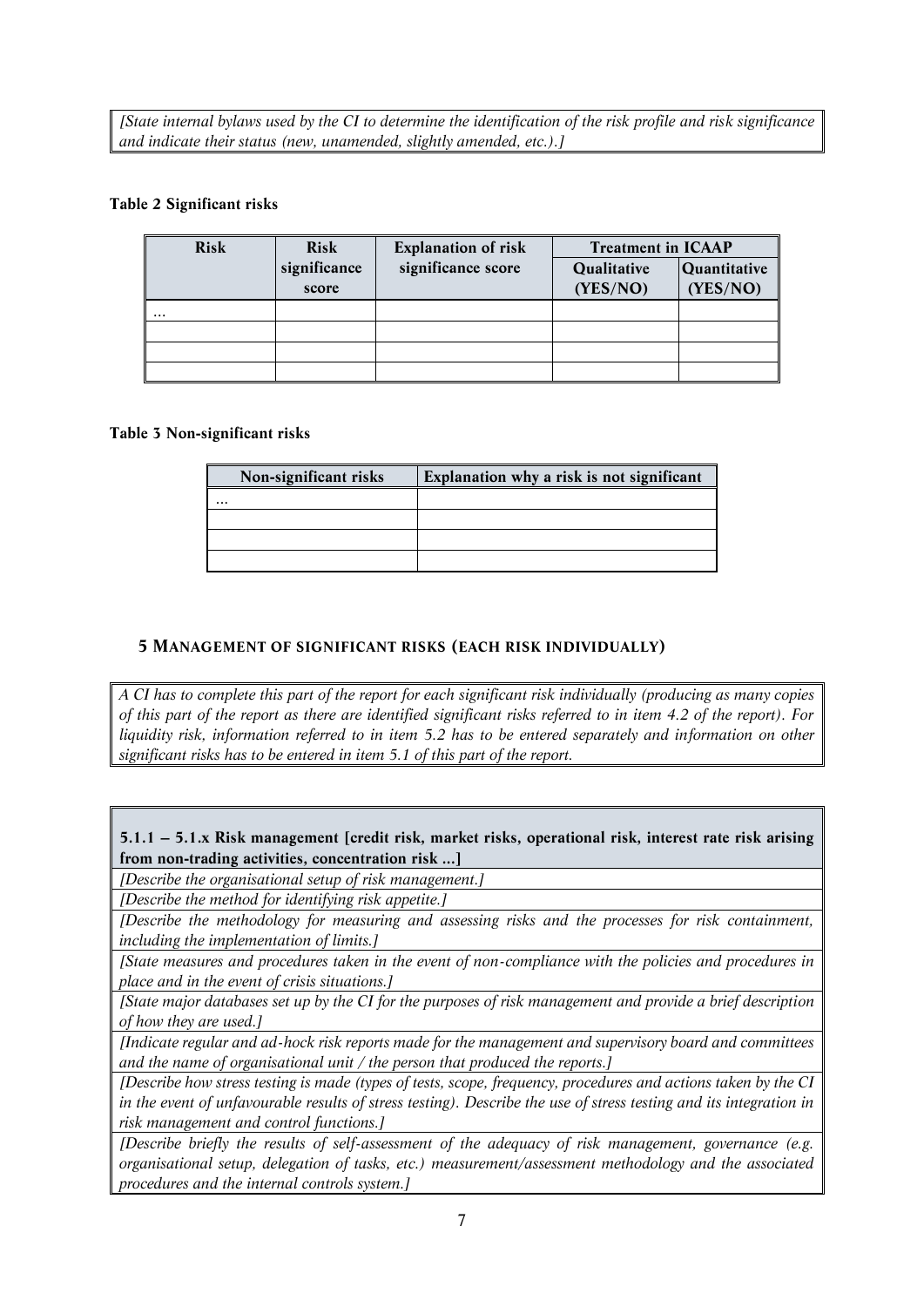*[State internal bylaws for risk assumption and management and indicate their status (new, unamended, slightly amended, etc.).]*

#### *5.2 Liquidity risk and funding risk management*

*[Describe the framework for liquidity and funding risk management. Include also information on the scope of ILAAP and its components, how ILAAP was set up, providing an explanation of all its components. Describe the organisational setup and the scope of the tasks and responsibilities of competent organisational units for liquidity risk management.]* 

*[Describe the method for determining liquidity risk exposure tolerance.]*

*[Describe the methodology for determining, measuring and monitoring funding and its management. This should include: information on measurement and assessment of liquidity flows and funding positions within a group; an explanation of the selection of significant risk drivers and a quantitative overview of those risk drivers, indicating the frequency of their updates; an overview of funding profile and an assessment of its stability by all significant currencies.]*

*Specify the measures and procedures taken in the event of non-compliance with the policies and procedures in place.]*

*[Describe or enclose funding plans for the next three years (particularly for a period up to six months, up to one year and from one to three years), provide a description of key products, markets and investors and maturities and currencies of funding. Describe the results of the feasibility study of the funding plan execution and funding risk analysis after the execution of the funding plan. Describe the method for measuring and monitoring funding concentration risk (including an analysis of correlation of the existing funding and economic links between the existing depositors and other liquidity providers. Provide the results of the funding plan back testing.]*

*[Describe liquidity risk management on an intra-day level and over a short and medium term. This should include the criteria and tools used for measuring and monitoring intra-day liquidity and escalation procedures in the case of intra-day liquidity shortages. If there were cases of missed payments in the previous year, provide a specification of them, explaining major payments/obligations which the CI failed to make on time.]*

*[Describe the internal limits in place (e.g. structure of liquid assets and funding by type, maturity, currency and sectors / counterparties, maturity mismatch of assets and liabilities in terms of contractual maturity and maturity based on assumptions on the behaviour of positions, loan to deposit ratio, etc.) and early warning indicators.]*

*[Describe the allocation mechanism of liquidity costs, benefits and risks. This should include the structure and functioning of the allocation mechanism and its connection to risk management and overall management of the CI, i.e. all information which may be used to check whether the CI complies with the provisions of Article 6 of the Decision on liquidity risk management.]*

*[Indicate the current level of the defined liquidity buffer needed to reach the defined survival period (and a projection of its development), describe the methodology for determining the survival period and describe the possibility / manner/ timeframe for securing the funds needed for outflow financing (the assessment of the time needed for conversion into direct liquid assets, depending on the legal or operational barriers).* 

*Describe the structure of the liquidity buffer as regards products, currencies and counterparties and the manner in which the CI manages the concentration risk in the liquidity buffer and monitors and measures potential concentration-related losses.* 

*Describe how assumptions related to the liquidity value of assets included in liquidity buffer are tested in terms of the time needed to sell or pledge such assets.*

*Describe how encumbered assets are measured and monitored and how the level of acceptable asset encumbrance is associated with the CI's liquidity and funding risk appetite. Indicate the existing and projected level of asset encumbrance.*

*Describe the difference between high-quality liquid assets and liquidity coverage capacity.* 

*Describe collateral management, particularly in relation to its transferability and its role in meeting minimum prudential requirements.]*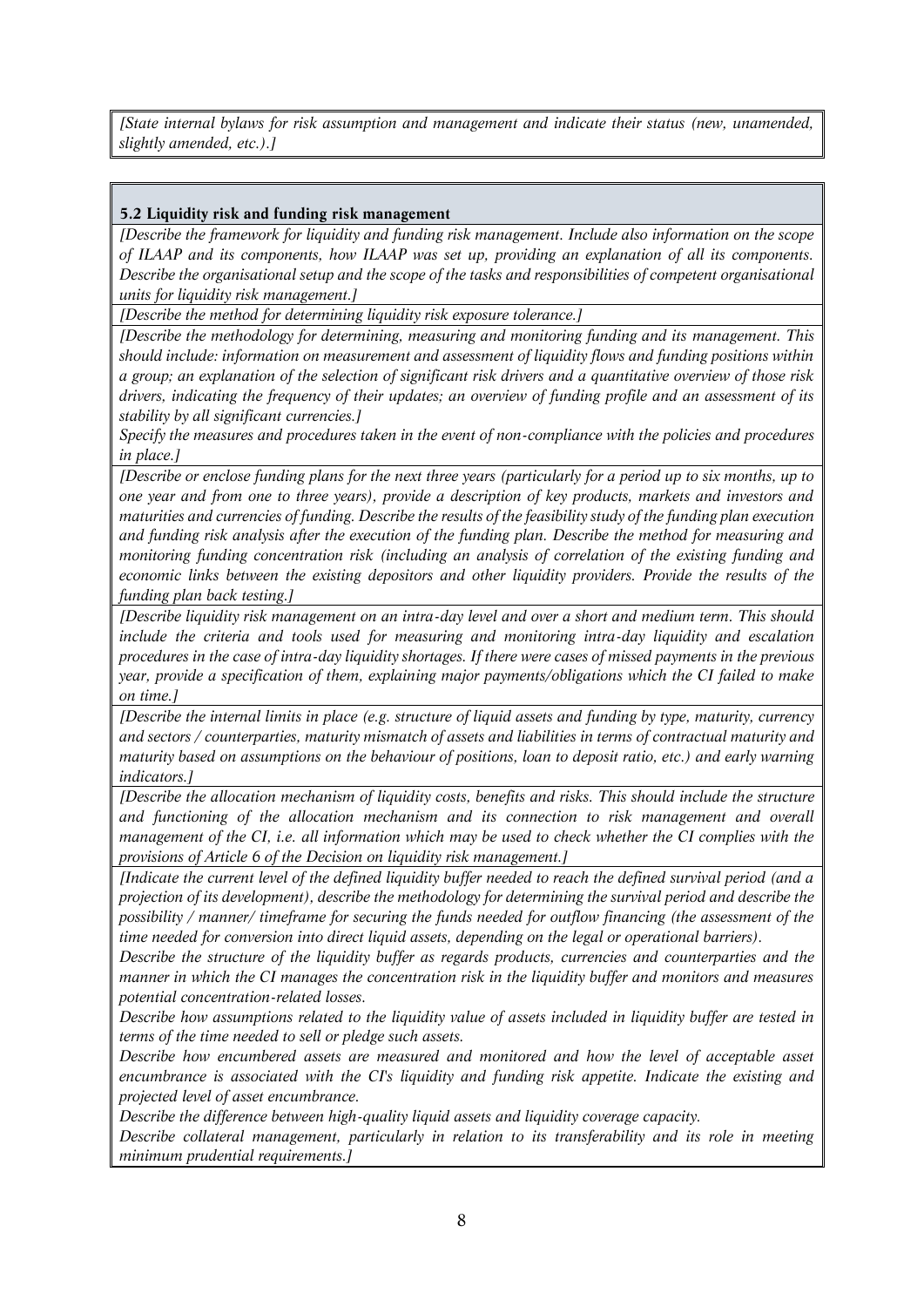*[Describe liquidity contingency planning. Describe the lines of responsibilities for the drafting, monitoring and implementing liquidity contingency plans, strategies for resolving liquidity shortages in emergency situations, the method (tools) for market conditions monitoring which ensure timely escalation or execution of measures to ensure liquidity as well as the testing procedures used by the CI (e.g. collateral pledged with the CNB, sale of assets, etc.).* 

*Provide a copy of the existing liquidity contingency plan and information on any measures that are planned to be taken, including an assessment of their feasibility and ability to generate liquidity in different stress scenarios. Provide recent test analyses and conclusions on the feasibility of management actions included in liquidity contingency plans (including an analysis of the access to relevant markets and the overall stability of its funding profile, both on a short-term and a long-term basis).]*

*[Describe how stress testing is made (scope, number of scenarios used, risk drivers, the assumptions used, the time horizon used, frequency, procedures and actions taken by the CI when stress test results are unfavourable). Provide quantitative results of stress testing, including an analysis and the impact of the results of stress testing on internal limits, liquidity buffers, risk appetite, funding profile, reporting, etc.]*

*[Specify major databases set up by the CI for the purposes of liquidity risk management and briefly describe how they are used.]*

*[Specify regular and ad-hock liquidity and funding risk reports made for the management board and supervisory board and committees and the name of organisational unit / person who made the reports.]*

*[Describe briefly the results of self-assessment of the adequacy of liquidity and funding risk management, governance (e.g. organisational setup, delegation of tasks, etc.) measurement/assessment methodology and the associated procedures, as well as the internal controls system.]*

*State internal bylaws for the assumption and management of liquidity funding risk and indicate their status (new, unamended, slightly amended, etc.).]*

## *6 MEASUREMENT OR ASSESSMENT OF SIGNIFICANT RISKS AND THE DETERMINATION OF RELATED AMOUNTS OF INTERNAL CAPITAL REQUIREMENTS*

## *6.1 Methodology for the assessment of internal capital requirements for credit risk*

*6.1.1 A CI uses the Standardised Approach or the Internal Ratings Based Approach referred to in Regulation (EU) No 575/2013*

*This method may be chosen only by a CI whose internal capital requirements calculation does not differ from the calculation of own funds requirements prescribed by Regulation (EU) No 575/2013 in terms of scope or the prescribed capital adequacy ratio.*

*A CI using the Standardised Approach for the purposes of own funds requirements may, if it proves that all the prescribed conditions have been met, for the purposes of internal capital requirements, use the Internal Ratings Based Approach.* 

*If the calculation of capital requirements pursuant to Regulation (EU) No 575/2013 is based on the rating provided by an external credit assessment institution or on the fact that an exposure has no rating, a CI is obligated, when calculating internal capital requirements for credit risk, to take into account other relevant information.*

*[Indicate the approach chosen by the CI and explain the reason for selecting that approach.]*

*[If applicable, explain the assessment of possible credit risk underestimation due to the use of the Standardised Approach.]*

*6.1.2 A CI has improved the approaches used in the calculation of own funds requirements referred to in Regulation (EU) No 575/2013 or uses other approaches*

*[Indicate the approach chosen by the CI and explain the reason for selecting that approach.]* 

*[Provide a detailed explanation of approach modification and arguments based on data. The level of detail must be proportionate to deviation from the prescribed methodology.]*

*[If the modified approach covers, in addition to the basic credit risk, specific risks such as residual risks, country risk, etc., these risks have to be specified and arguments have to be provided showing how capital*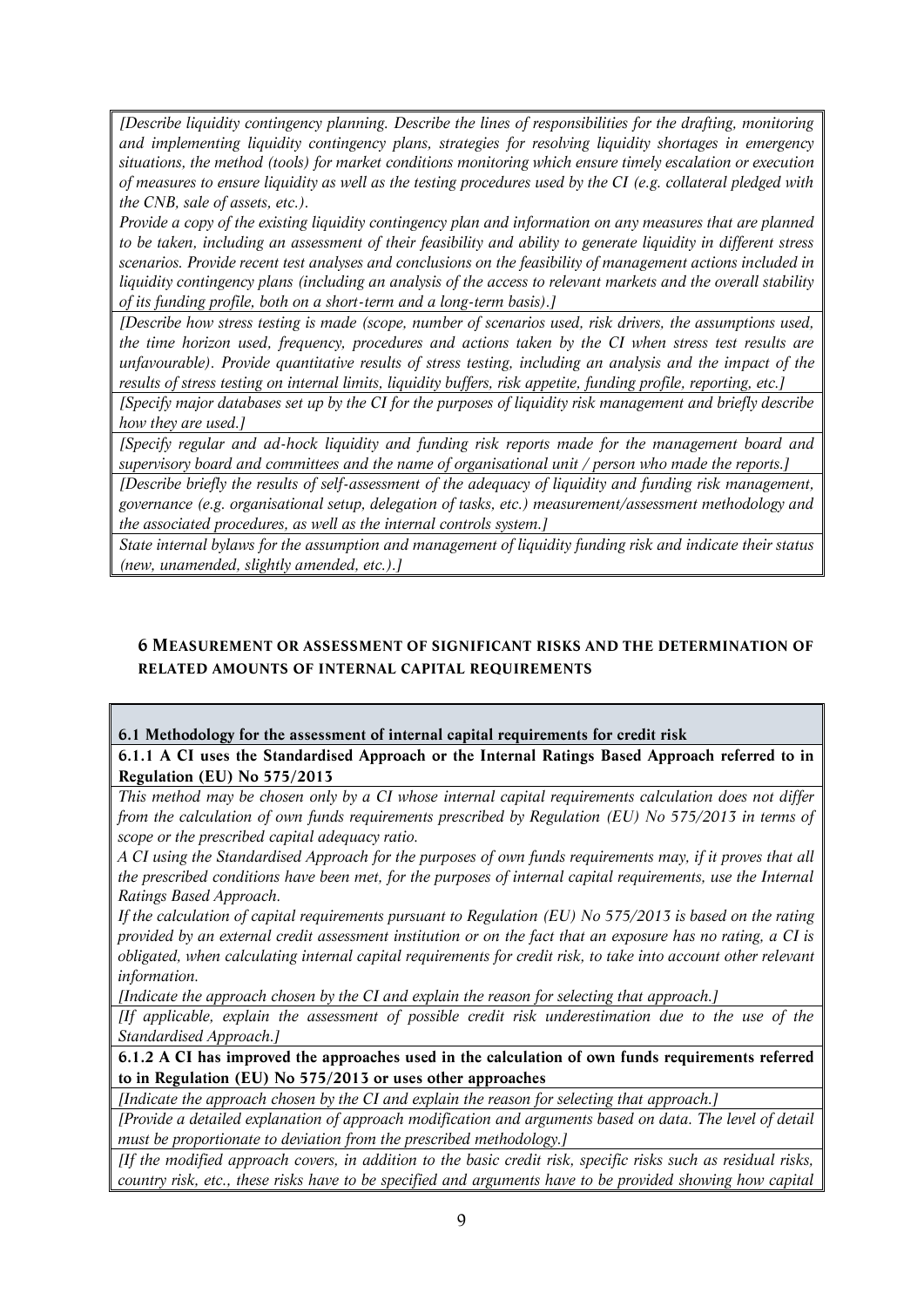*requirements for each of the specified risks have been assessed and, if possible, the relevant amount of the internal capital requirements included, for each specified risk, in the amount of the internal capital requirements for credit risk, has to be specified.* 

*However, if the CI has identified the concentration risk and currency induced credit risk as significant risks and calculated internal capital requirements for these risks, these risks should be presented separately in item 6.4 Methodology for the assessment of internal capital requirements for currency induced credit risk, i.e. in item 6.5 Methodology for the assessment of internal capital requirements for concentration risk and in the Template for the assessment of internal capital requirements adequacy.]* 

*[If internal models are used for the calculation of internal capital requirements, describe how the CI ensures reliable results (validation concept, a description of the approach to internal validation (procedure, frequency) and the contents of validation and indicate the reference to the available results of internal validations /assessments of methodology made by an independent validation function.]*

*[State internal bylaws that prescribe in detail the methodology for the assessment of internal capital requirements for credit risk and indicate their status (new, unamended, slightly amended, etc.).]*

*6.1.3 If the amount of internal capital requirements for credit risk includes an assessment based on stress testing, provide a detailed description of the assumptions and the method for the calculation and indicate the amount of additional internal capital requirements for credit risk based on stress testing.* 

#### *6.2 Methodology for the assessment of internal capital requirements for market risks 6.2.1 A CI uses the approaches referred to in Regulation (EU) No 575/2013*

*This method may be chosen only by a CI whose internal capital requirements calculation does not differ from the calculation prescribed by Regulation (EU) No 575/2013 neither in terms of the scope nor in terms of the prescribed capital adequacy ratio. A CI that does not apply the internal model to calculate own funds requirements may, if it proves compliance with all the prescribed conditions, for the purposes of the internal capital requirements calculation, use the internal model as prescribed by Regulation (EU) No 575/2013. [Indicate the approach chosen by the CI and explain the reason for selecting that approach.]*

*A CI has to take into account the fact that internal capital requirements for significant market risks for which no capital requirements referred to in Regulation (EU) No 575/2013 are calculated have to be adequate.* 

*A CI which has, in the calculation of capital requirements for position risk, in accordance with Part Three, Title IV, Chapter 2 of Regulation (EU) No 575/2013 netted its position in one or more equity instruments constituting an equity index with one or more positions in an equity index futures instrument or in some other equity index-based product, has to calculate and maintain adequate internal capital for the coverage of losses arising from underlying risks due to the fact that the value of a futures instrument or other product does not move fully in accordance with the value of the component equity instruments.* 

*A CI with opposite positions in an equity index futures instrument which are not identical in terms of their maturity, composition or both, has to calculate and maintain adequate internal capital for the risk arising therefrom.*

*A CI using the procedure referred to in Article 345 of Regulation (EU) No 575/2013, has to calculate the internal capital requirements for the risk of loss present in the period from the origination of an obligation until the next working day.* 

*[If applicable, explain the assessment of a possible market risks underestimation due to the use of the prescribed approach, i.e. state all market risks exposures not covered by the prescribed approach and explain in detail their impact on the assessed internal capital requirements for market risks.]* 

#### *6.2.2 A CI has improved the approaches referred to in Regulation (EU) No. 575/2013*

*[Provide arguments explaining approach modification. If the modified approach, in addition to position, currency and commodity risks and the exceeding of large exposures, also covers additional market risks, for instance the position risk of equity instruments in the non-trading book positions, these have to be specified and arguments have to be provided explaining how capital requirements for each of the specified risks were assessed indicating, where possible, the relevant amount of internal capital requirements.*

*However, if the interest rate risk arising from non-trading activities is significant for the CI and the CI calculates internal capital requirements for that risk, this risk should be shown separately in item 6.6.*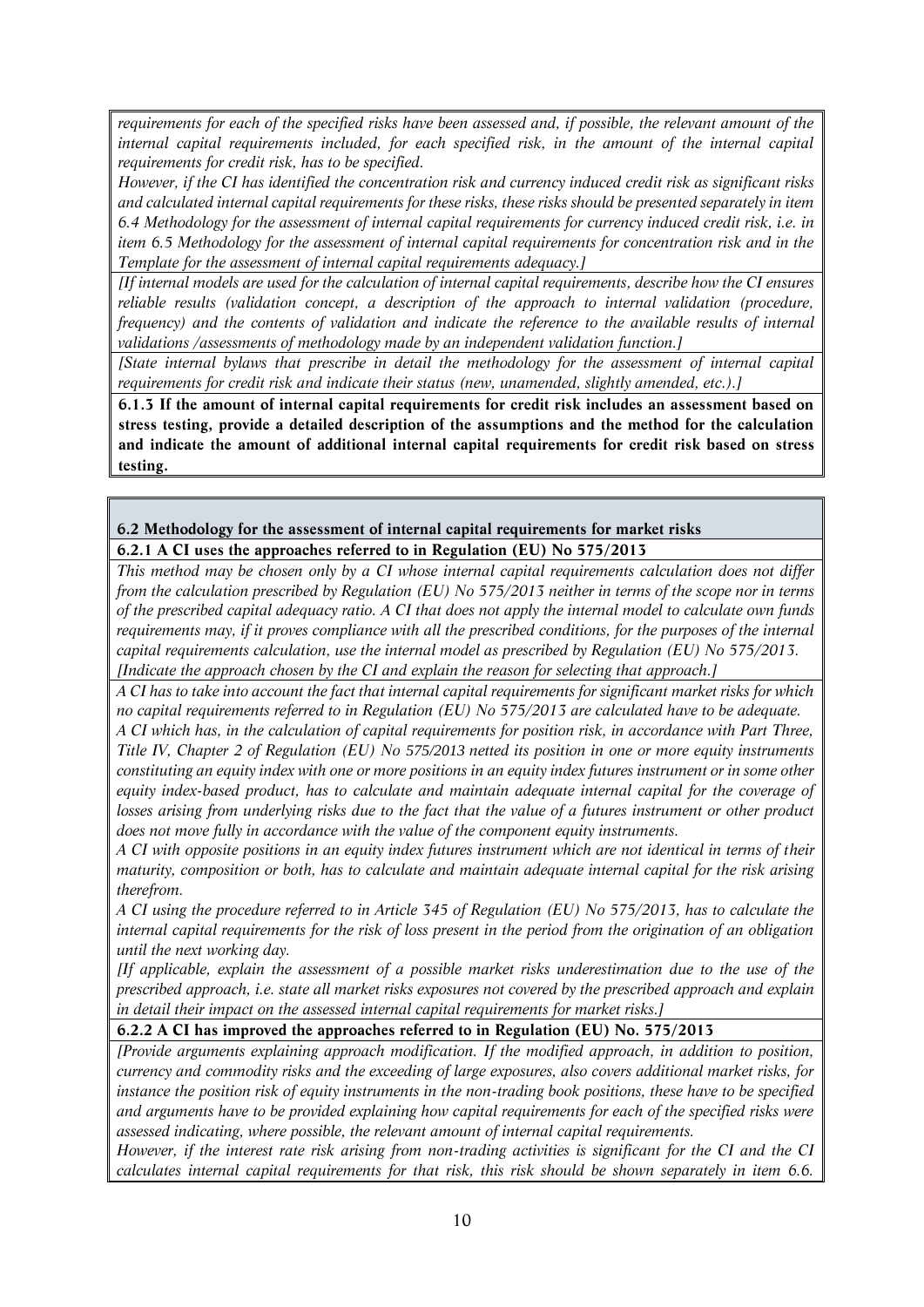*Methodology for the assessment of internal capital requirements for interest rate risk arising from non-trading activities and in the Template for the assessment of internal capital requirements adequacy.]*

*[If internal models are used for the calculation of internal capital requirements, describe how the CI ensures reliable results (validation concept, description of the approach to internal validation (procedure, frequency) and the contents of validation and indicate the reference to the available results of internal validations/ assessments of methodology made by an independent validation function.]*

*[State internal bylaws that prescribe in detail the methodology for the assessment of internal capital requirements for market risks and indicate their status (new, unamended, slightly amended, etc.).]*

*6.2.3 If the amount of internal capital requirements for market risks includes an assessment based on stress testing, provide a detailed description of the assumptions and the method for the calculation and indicate the amount of additional internal capital requirements for credit risk based on stress testing.*

#### *6.3 Methodology for the assessment of internal capital requirements for operational risk 6.3.1 A CI uses the approaches referred to in Regulation (EU) No 575/2013*

*This method may be chosen only by a CI whose internal capital requirements calculation does not differ from the calculation prescribed by Regulation (EU) No. 575/2013 neither in terms of the scope nor the prescribed capital adequacy ratio. A CI using the simplified approach for the purposes of own funds requirements may, if it proves that all the prescribed conditions have been met, for the purposes of internal capital requirements, use the Standardised or Advanced Measurement Approach. A CI using the Standardised Approach for the purposes of own funds requirements may, if it proves that all the prescribed conditions have been met, for the purposes of internal capital requirements, use the Advanced Measurement Approach.*

*[Indicate the approach chosen by the CI and explain the reason for selecting that approach.]*

*[If applicable, explain the assessment of any operational risk underestimation due to the use of prescribed approaches and provide a detailed analysis of exposures not covered by these approaches.]*

#### *6.3.2 A CI has improved the approaches referred to in Regulation (EU) No 575/2013*

*[Provide arguments explaining approach modification (assumptions and method for the calculation). If the modified approach covers also additional exposures to operational risk, these exposures have to be specified and arguments have to be provided showing how capital requirements for these exposures have been assessed and the relevant amount of internal capital requirements has to be specified.]*

*[If internal models are used for the calculation of internal capital requirements, describe how the CI ensures reliable results (validation concept, description of approach to internal validation (procedure, frequency) and the contents of validation, and indicate the reference to the available results of internal validations/ assessments of methodology made by an independent validation function.]*

*[State internal bylaws that prescribe in detail the methodology for the assessment of internal capital requirements for operational risk and indicate their status (new, unamended, slightly amended, etc.).]*

*6.3.3 If the amount of internal capital requirements for operational risk includes an assessment based on stress testing, provide a detailed description of the assumptions and the method for the calculation and indicate the amount of additional internal capital requirements for operational risk based on stress testing.*

*6.4 Methodology for the assessment of internal capital requirements for currency induced credit risk 6.4.1 A CI uses a modification of the prescribed approaches referred to in Regulation (EU) No 575/2013* 

*This method may be chosen a CI whose internal capital requirements calculation for credit risk does not differ from the calculation prescribed by Regulation (EU) No 575/2013, but for the purposes of calculation of internal capital requirements for currency induced credit risk it modifies the prescribed approaches by, for instance, higher risk weights in the Standardised Approach.*

*[Provide a description of the approach used by the CI, explain the reasons for the selection of that particular approach and, where applicable, specify higher risk weights.]*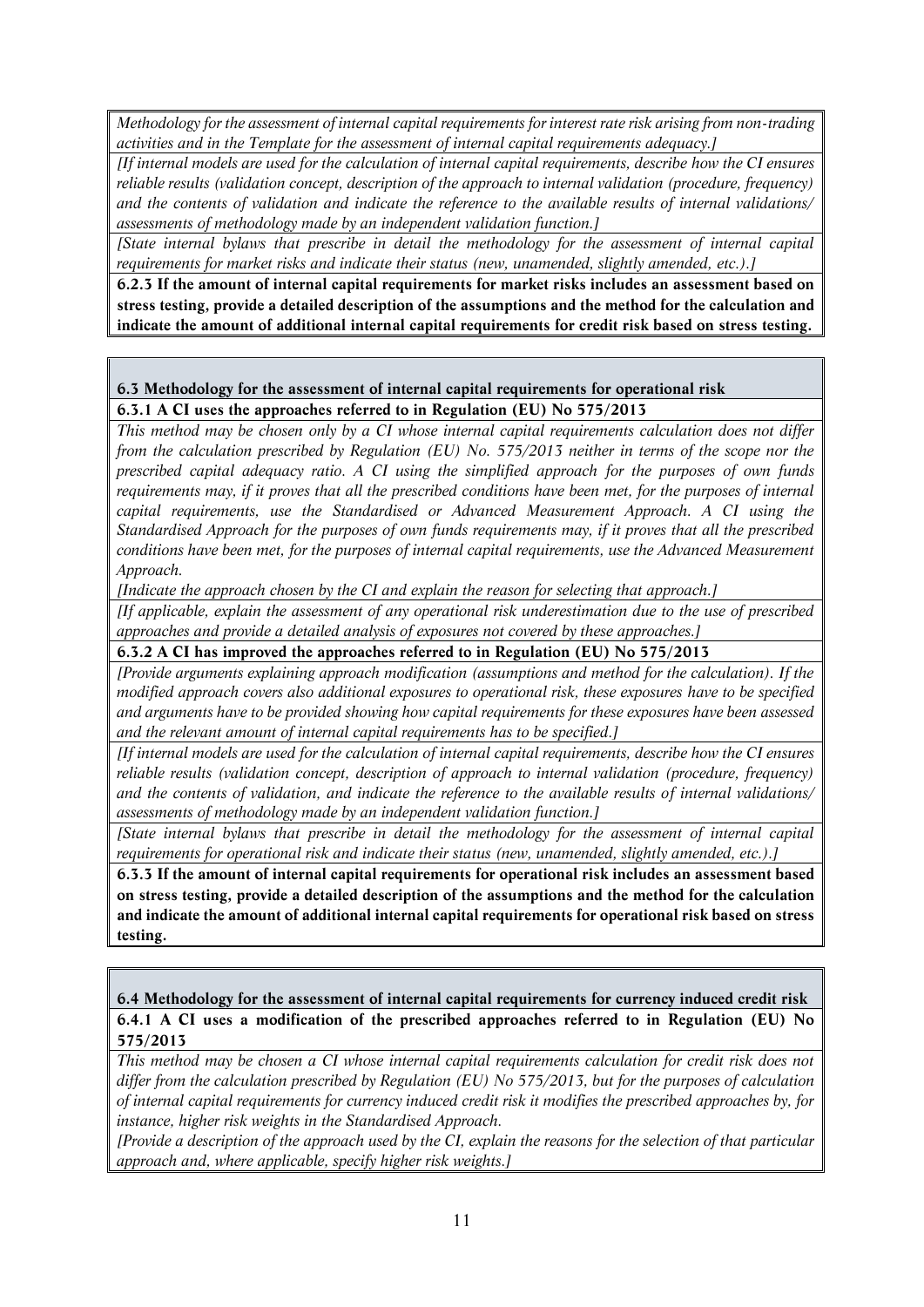*[Explain the assessment of a possible underestimation of the currency induced credit risk due to the use of this approach.]*

*6.4.2 A CI uses other approaches*

*[Provide a detailed explanation of the approach and arguments based on data.]* 

*[State internal bylaws that prescribe in detail the methodology for the assessment of internal capital requirements for currency induced credit risk and indicate their status (new, unamended, slightly amended, etc.).]*

*6.4.3 If the amount of internal capital requirements for currency induced credit risk includes an assessment based on stress testing, provide a detailed description of the assumptions and the method for the calculation and indicate the amount of additional internal capital requirements for currency induced credit risk based on stress testing.*

#### *6.5 Methodology for the assessment of internal capital requirements for concentration risk*

*A CI has to analyse concentration risk by taking into account as a minimum:*

*• each individual exposure, direct or indirect, to a single person or a group of connected persons, i.e. to the central counterparty; and*

*• a group of exposures to the same economic sector.*

*A CI may also analyse other factors of concentration risk, such as for instance, a group of exposures to the same geographic region and the same activity or commodity and the use of credit risk mitigation techniques, including in particular risks associated with large indirect credit exposure to a single collateral provider which may lead to losses that might jeopardise its on-going operations or lead to a significant change in its risk profile.*

*[In this part, provide basic information on the analysis and measuring of concentration risk. Describe key assumptions and the method for measuring concentration risk.]*

*6.5.1 A CI uses other approaches*

*[Provide a detailed explanation of the approach and arguments based on data.]*

*[State internal bylaws that prescribe in detail the methodology for the assessment of internal capital requirements for currency induced credit risk and indicate their status (new, unamended, slightly amended, etc.).]*

*6.5.2 If the amount of internal capital requirements for concentration risk includes an assessment based on stress testing, provide a detailed description of the assumptions and the method for the calculation and indicate the amount of additional internal capital requirements for concentration risk based on stress testing.*

*6.6 Methodology for the assessment of internal capital requirements for interest rate risk arising from non-trading activities*

*6.6.1 A CI uses the simplified approach for the calculation of the assessment of changes in the economic value of non-trading activities, prescribed by the Decision on the management of interest rate risk in the non-trading book*

*[The CI may, when calculating internal capital requirements for interest rate risk arising from non-trading activities, use the simplified approach for the calculation of assessment of change in the economic value of non-trading activities prescribed by the Decision on the interest rate risk in the non-trading book (OG 120/2016 and 14/2017). The CI indicates that it has selected the simplified approach and assesses a possible underestimation of the interest rate risk arising from non-trading activities due to the use of the prescribed approach.]*

*6.6.2 A CI uses another method for the calculation of internal capital requirements for interest rate risk arising from non-trading activities*

*[Explain in detail the approach to the calculation of internal capital requirements for interest rate risk arising from non-trading activities and provide arguments supporting the selection of that approach in terms of the risk profile and risk management system of the CI.]*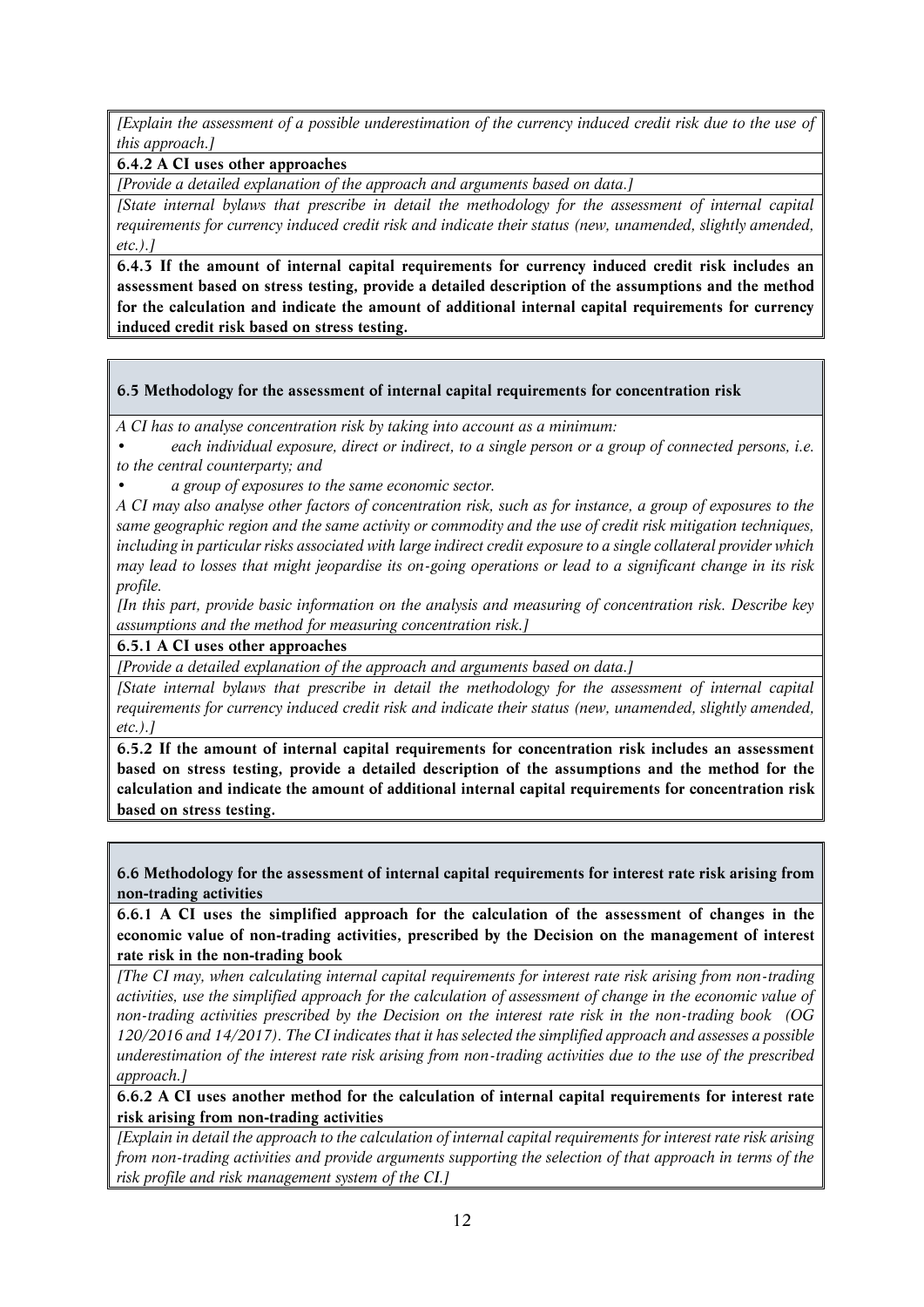*[State internal bylaws that prescribe in detail the methodology for the assessment of internal capital requirements for interest rate risk arising from non-trading book activities and indicate their status (new, unamended, slightly amended, etc.).]*

*6.6.3 If the amount of internal capital requirements for interest rate risk arising from non-trading activities includes an assessment based on stress testing, provide a detailed description of the assumptions and the method for the calculation and indicate the amount of additional internal capital requirements for interest rate risk arising from non-trading activities based on stress testing.*

#### *6.7 Methodology for the assessment of internal capital requirements for other risks*

*6.7.1 A CI uses the simplified calculation for the assessment of internal capital requirements for other risks*

*A smaller CI may, instead of assessing exposure to other significant risks (not included in items 6.1 – 6.6 of this report), allocate internal capital requirements of minimum 5% of total own funds requirements. The selection of the percentage has to be argumented and prescribed by internal policies.*

*[The CI specifies the selected percentage and provides the arguments for its selection.]*

*6.7.2 A CI uses other methods for the assessment of internal capital requirements for other risks*

*[Describe key assumptions and the method for measuring each of the significant other risks.]*

*[State internal bylaws that prescribe in detail the methodology for the assessment of internal capital requirements for each of the other significant risks and their status (new, unamended, slightly amended, etc.).]*

*6.7.3 If the amount of internal capital requirements for each of the other significant risks includes an assessment based on stress testing, provide a detailed description of the assumptions and the method for the calculation and indicate the amount of additional internal capital requirements for that risk based on stress testing.*

6.8 Methodology for the assessment of external factors and stress testing – for the assessment of total *internal capital requirements based on the results of stress testing*

*[Specify external factors analysed by the CI under ICAAP and how these factors are included in ICAAP.] Describe unfavourable scenarios taken into account in ICAAP framework, providing a specification of scenario assumptions and key macroeconomic variables and a description how reverse stress testing were used for the calibration of the seriousness of the scenarios used.* 

*Describe how stress testing is included in ICAAP, indicating capital planning and allocation of internal capital by scenarios reported to the management body.]* 

*[Provide a detailed description of the stress testing framework, the methodology and models, assumptions and the scope of data used.* 

*Specify quantitative results of stress testing and their impact in an individual year of stress on key indicators and key values, including profit/loss, exposure amount, the amount of Tier 1, Common Equity Tier 1 capital and total capital and capital ratio.* 

*Where applicable, specify the amount of additional internal capital requirements based on stress testing for any of the significant risks or for the assessment of total internal capital requirements.]*

*[State internal bylaws that prescribe in detail the stress testing procedure and the manner in which it is included in ICAAP and their status (new, unamended, slightly amended, etc.).]*

# *7 DETERMINING TOTAL INTERNAL CAPITAL AND CAPITAL PLANS*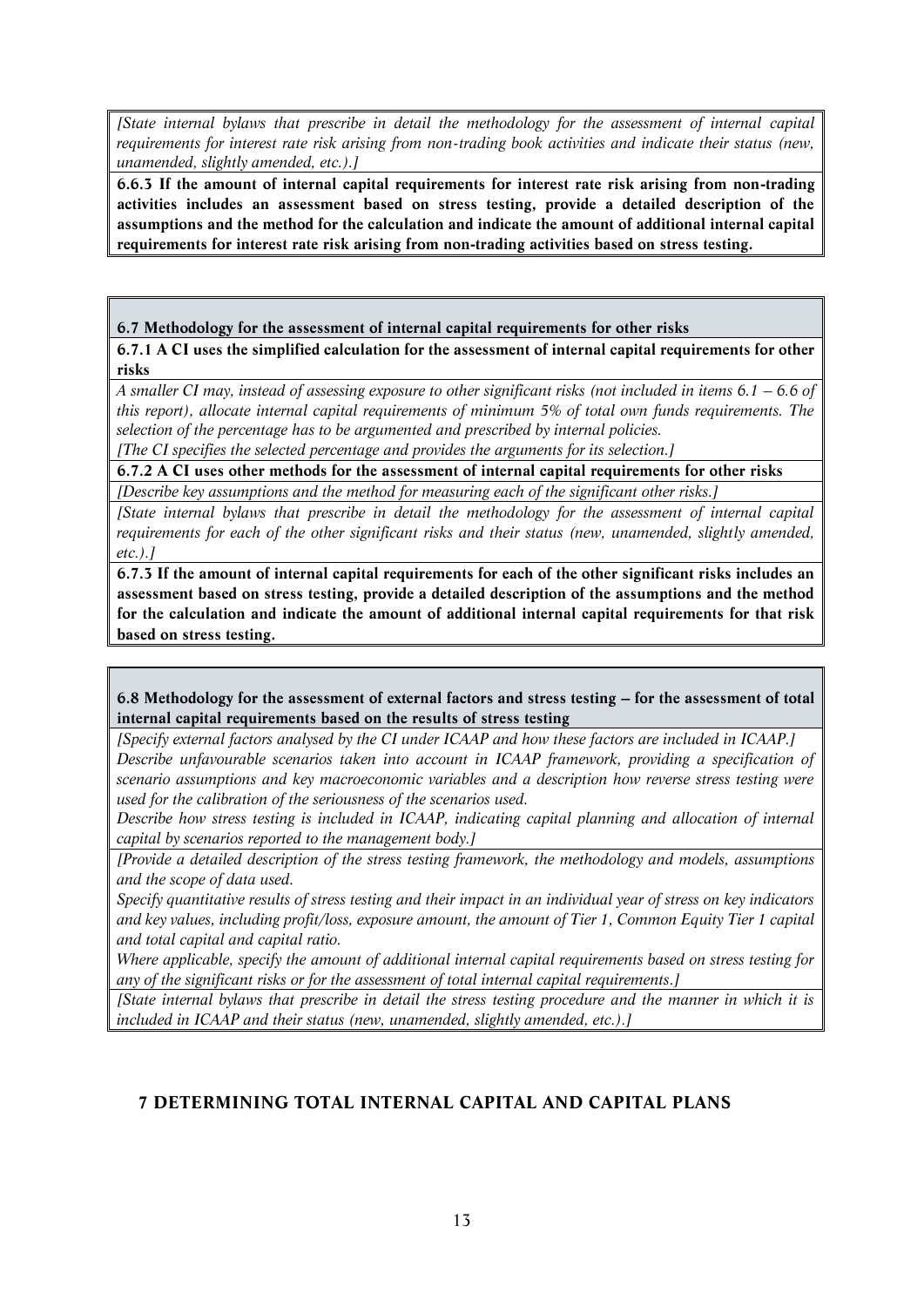#### *7.1 Methodology for the assessment of total internal capital requirements<sup>1</sup>*

*[A CI determining total internal capital requirements by summing up internal capital requirements for all significant risks has to complete the Template for the assessment of internal capital requirements adequacy. A CI using a more complex approach for the calculation of total internal capital requirements, in addition to completing the Template for the assessment of internal capital requirements adequacy, has to explain in detail the selected approach and state the reason for selecting that approach, state the amount of total*  internal capital requirements before and after the effect of diversification and state the internal bylaws that *prescribe in detail the methodology for the assessment of total internal capital requirements.* 

*Provide references to information on ICAAP and ILAAP made available to the public by the CI in accordance with the provisions of Article 438, item (a) of Regulation (EU) No 575/2013.]*

*If a CI includes in the amount of total internal capital requirements, additional capital requirements for risks that cannot be expressed numerically, the CI should describe the manner of calculation, state the amount of additional capital requirements and explain what they relate to.*

#### *7.2 Defining the available internal capital<sup>2</sup>*

*[Complete the table given below.]*

1

*[State and explain the differences between the component parts of the available internal capital and own funds.*

*Specify the methodology/assumptions for the allocation of internal capital by group entities (where applicable) and the procedures for subsequent follow-up of the use of internal capital in relation to the allocated one, as well as escalation procedures.]*

*[State internal bylaws that prescribe in detail the methodology for determining the available internal capital.]*

*<sup>1</sup> Article 12 of the Decision on the internal capital adequacy assessment process for credit institutions*

*<sup>2</sup> Article 11 of the Decision on the internal capital adequacy assessment process for credit institutions*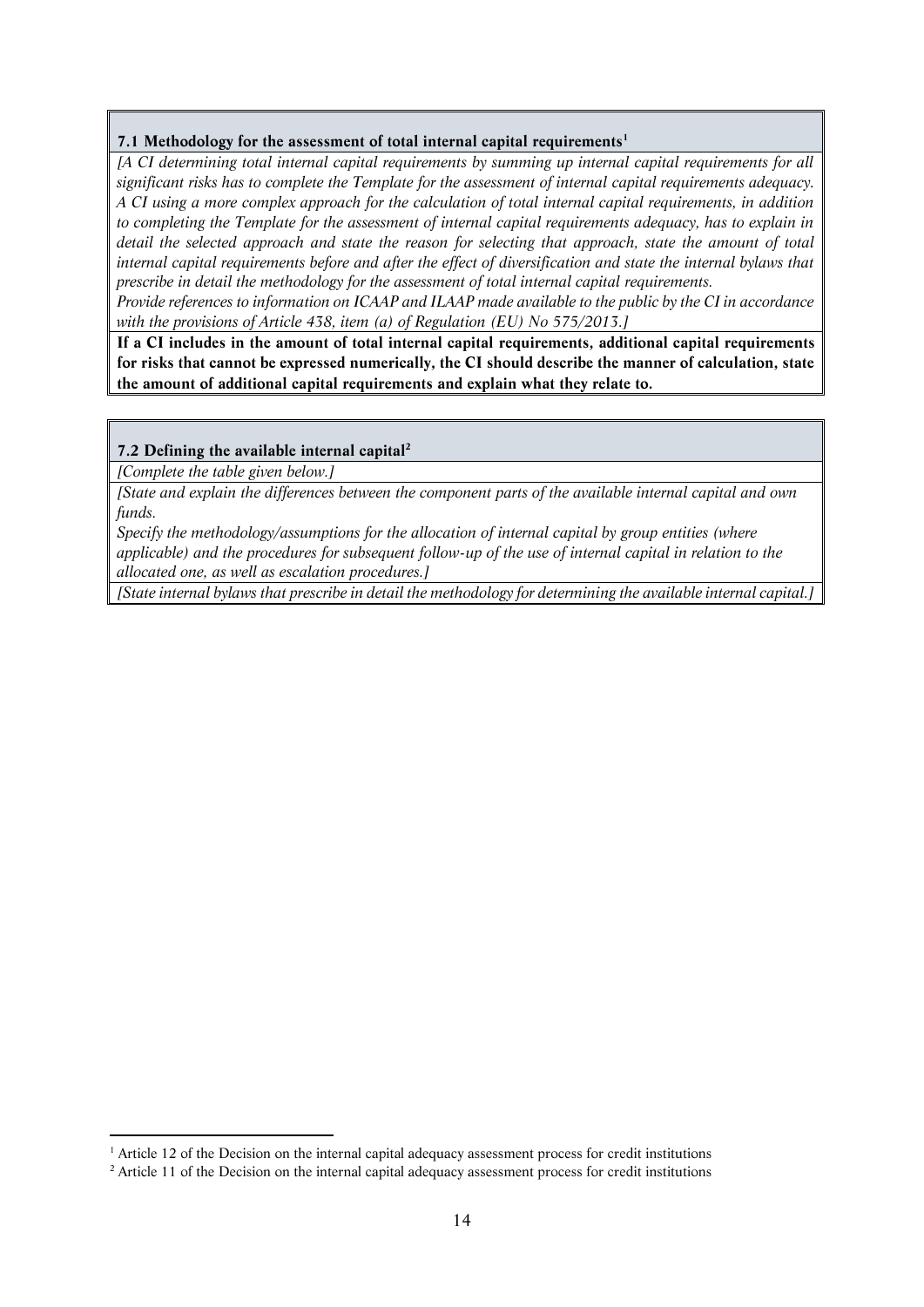|  |  | Table 4 Own funds and internal available capital |  |
|--|--|--------------------------------------------------|--|
|  |  |                                                  |  |

| No.       | <b>I</b> tem                                                                                                        | Own funds | Internal<br>capital |
|-----------|---------------------------------------------------------------------------------------------------------------------|-----------|---------------------|
| 1         | <b>TOTAL CAPITAL</b>                                                                                                |           |                     |
| 1.1       | <b>ORIGINAL OWN FUNDS</b>                                                                                           |           |                     |
| 1.1.1     | <b>COMMON EQUITY TIER 1 CAPITAL</b>                                                                                 |           |                     |
| 1.1.1.1   | Capital instruments eligible as CET1 capital                                                                        |           |                     |
| 1.1.1.2   | Share premium                                                                                                       |           |                     |
| 1.1.1.3   | Retained earnings                                                                                                   |           |                     |
| 1.1.1.3.1 | Previous years' retained earnings                                                                                   |           |                     |
| 1.1.1.3.1 | Profit or loss eligible                                                                                             |           |                     |
| 1.1.1.4   | Accumulated other comprehensive income                                                                              |           |                     |
| 1.1.1.5   | Other reserves                                                                                                      |           |                     |
| 1.1.1.6   | Funds for general banking risk                                                                                      |           |                     |
| 1.1.1.7   | Transitional adjustments due to grandfathered CET1 capital instruments                                              |           |                     |
| 1.1.1.8   | Minority interest given recognition in CET1 capital                                                                 |           |                     |
| 1.1.1.9   | Transitional adjustments due to additional minority interest                                                        |           |                     |
| 1.1.1.10  | Adjustments to CET1 due to prudential filters                                                                       |           |                     |
| 1.1.1.11  | $(-)$ Goodwill                                                                                                      |           |                     |
| 1.1.1.12  | 1.4 (-) Other intangible assets                                                                                     |           |                     |
|           | $(-)$ Deferred tax assets that rely on future profitability and do not arise                                        |           |                     |
| 1.1.1.13  | from temporary differences net of associated tax liabilities                                                        |           |                     |
| 1.1.1.14  | (-)IRB shortfall of credit risk adjustments to expected losses                                                      |           |                     |
| 1.1.1.15  | (-) Defined benefit pension fund assets                                                                             |           |                     |
| 1.1.1.16  | (-) Reciprocal cross holding in CET1 capital                                                                        |           |                     |
| 1.1.1.17  | (-) Excess of deduction from AT1 items over AT1 capital                                                             |           |                     |
| 1.1.1.18  | (-) Qualifying holdings outside the financial sector which can                                                      |           |                     |
|           | alternatively be subject to a 1250% risk weight                                                                     |           |                     |
| 1.1.1.19  | (-) Securitisation positions which can alternatively be subject to a<br>1250% risk weight                           |           |                     |
| 1.1.1.20  | $(-)$ Free deliveries which can alternatively be subject to a 1250% risk<br>weight                                  |           |                     |
|           | $(-)$ Positions in a basket for which an institution cannot determine the                                           |           |                     |
| 1.1.1.21  | risk weight under the IRB Approach, and can alternatively be subject to                                             |           |                     |
|           | a 1250% risk weight                                                                                                 |           |                     |
| 1.1.1.22  | (-) Equity exposures under an internal models approach which can<br>alternatively be subject to a 1250% risk weight |           |                     |
| 1.1.1.23  | $(-)$ CET1 instruments of financial sector entities where the institution                                           |           |                     |
|           | does not have a significant investment<br>(-) Deductible deferred tax assets that rely on future profitability and  |           |                     |
| 1.1.1.24  | arise from temporary differences                                                                                    |           |                     |
| 1.1.1.25  | $(-)$ CET1 instruments of financial sector entities where the institution<br>has a significant investment           |           |                     |
| 1.1.1.26  | $(-)$ Amount exceeding the 17.65% threshold                                                                         |           |                     |
| 1.1.1.27  | Other transitional adjustments to CET1 capital                                                                      |           |                     |
| 1.1.1.28  | (-) Additional deductions of CET1 capital due to Article 3 CRR                                                      |           |                     |
| 1.1.1.29  | CET 1 capital elements or deductions $-$ other                                                                      |           |                     |
| 1.1.2     | <b>ADDITIONAL TIER 1 CAPITAL</b>                                                                                    |           |                     |
| 1.2       | <b>TIER 2 CAPITAL</b>                                                                                               |           |                     |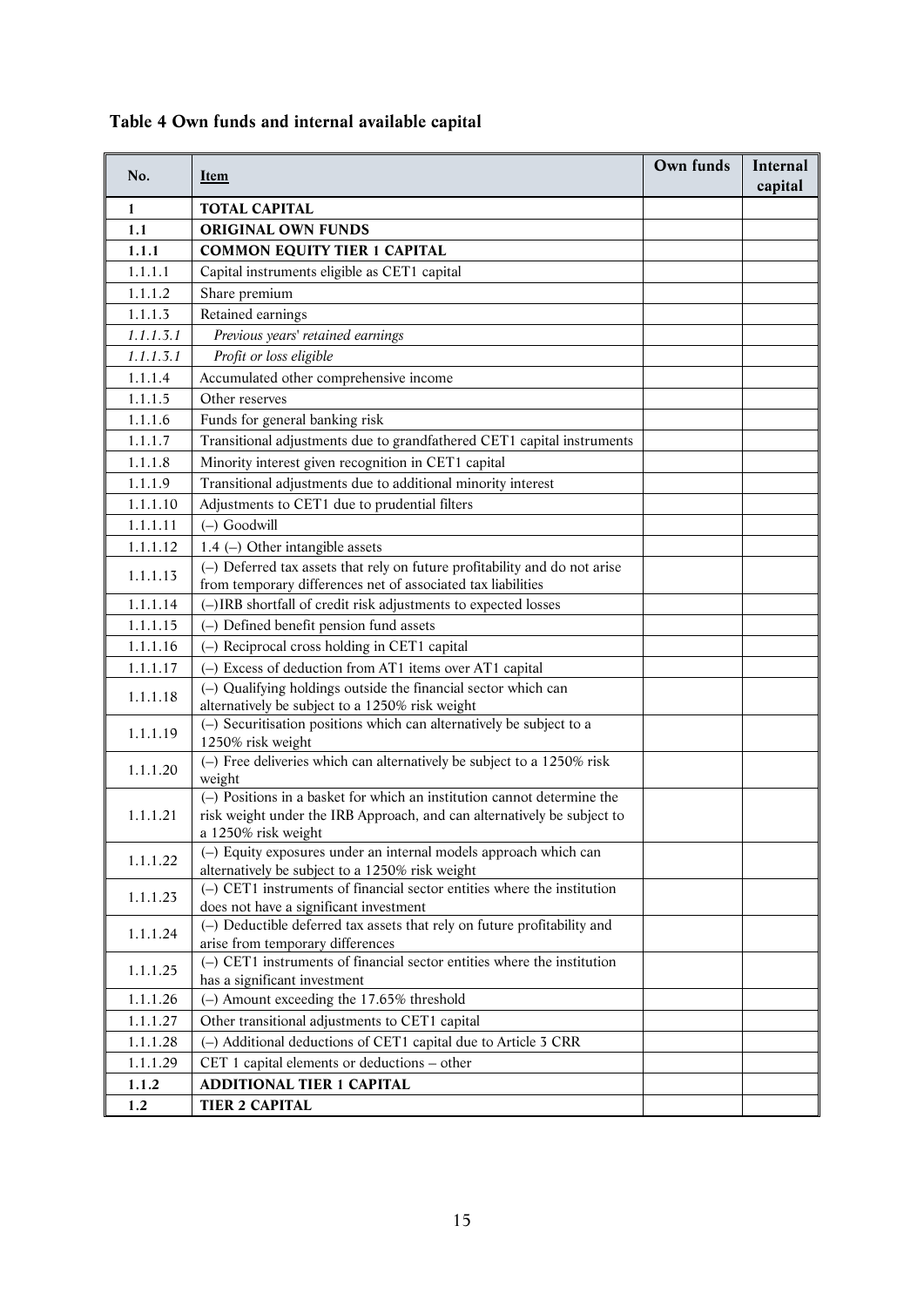## *7.3 Capital plans*

*[Complete the table given below.*

*Indicate the planned absolute amount and the structure of internal capital and own funds that the CI will use to cover significant risks arising from its operations over the next three years. Compare the amount of the capital planned with the amount currently available at 31 December 20xx and explain any differences.]*

*[Specify the factors taken into account by the CI in the determination of capital planning strategy. In particular, indicate if the CI has taken into account the targeted credit rating in capital planning. If so, indicate the targeted credit rating.]*

*[Indicate key determinants of capital planning, such as strategic objectives of the CI, the time horizon covered by the plan, capital planning procedures and the responsibility for the procedure, the manner in which the CI will meet capital requirements in the future, relevant capital-related restrictions (e.g. the effect of legislative changes or enactment of new legislation) and general contingency planning (e.g. how additional capital is obtained, business activity limitation or use of credit risk mitigation techniques) etc. Enclose with this report the adopted capital plan.]*

*[Specify dividend policy of the CI and subsidiaries included in the ICAAP.]*

# *Table 5 Capital planning*

| <b>CAPITAL PLANNING</b>               |              |                     |            |            |
|---------------------------------------|--------------|---------------------|------------|------------|
| Item                                  | Current year | <b>Current year</b> | Current    | Current    |
|                                       |              | $+1$                | $year + 2$ | $year + 3$ |
| Planned own funds ratio               |              |                     |            |            |
| Planned own funds                     |              |                     |            |            |
| Planned available internal capital    |              |                     |            |            |
| Planned internal capital requirements |              |                     |            |            |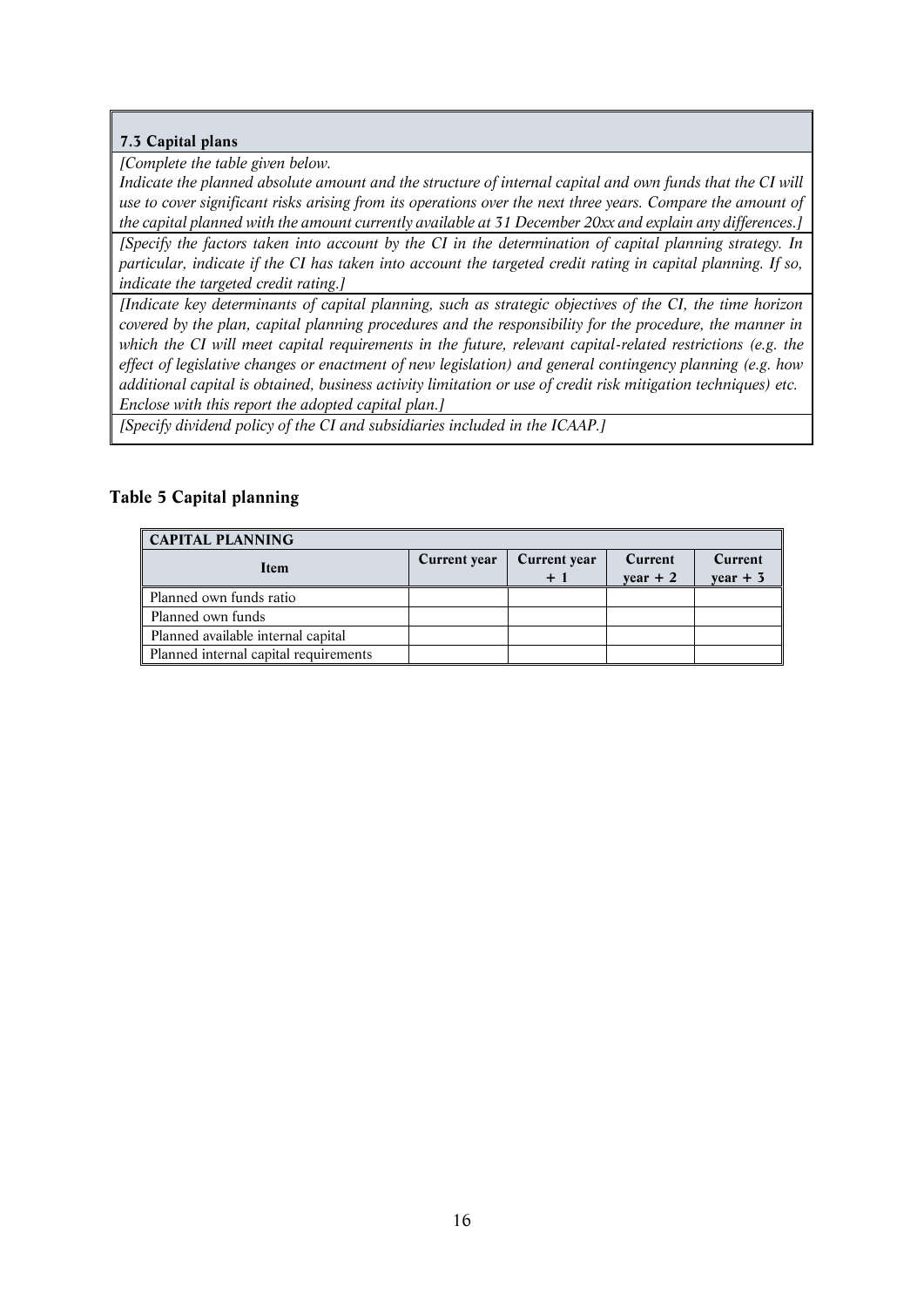# *TEMPLATE FOR THE ASSESSMENT OF INTERNAL CAPITAL REQUIREMENTS ADEQUACY*

| MINIMUM CAPITAL REQUIREMENTS AND ASSESSMENT OF INTERNAL CAPITAL REQUIREMENTS |                                                          |  |                                                                          |                                            |
|------------------------------------------------------------------------------|----------------------------------------------------------|--|--------------------------------------------------------------------------|--------------------------------------------|
|                                                                              | PILLAR I                                                 |  | PILLAR II (ICAAP)                                                        |                                            |
| <b>Risk</b>                                                                  | <b>Minimum</b><br>capital<br>requirement<br>$\mathbf{s}$ |  | Methodology for<br>the assessment of<br>internal capital<br>requirements | <b>Internal</b><br>capital<br>requirements |
| 1 Credit risk                                                                |                                                          |  |                                                                          |                                            |
| Counterparty risk or basic credit risk                                       |                                                          |  |                                                                          |                                            |
| Currency induced credit risk                                                 |                                                          |  |                                                                          |                                            |
| Concentration risk                                                           |                                                          |  |                                                                          |                                            |
| Sovereign credit risk                                                        |                                                          |  |                                                                          |                                            |
| Credit valuation adjustment risk                                             |                                                          |  |                                                                          |                                            |
| Residual risk                                                                |                                                          |  |                                                                          |                                            |
| Securitisation risk                                                          |                                                          |  |                                                                          |                                            |
| Migration risk                                                               |                                                          |  |                                                                          |                                            |
| .                                                                            |                                                          |  |                                                                          |                                            |
| 2 Market risk                                                                |                                                          |  |                                                                          |                                            |
| 3 Interest rate risk arising from non-trading activities                     |                                                          |  |                                                                          |                                            |
| 4 Operational risk                                                           |                                                          |  |                                                                          |                                            |
| 5 Additional risk-weighted exposure amount for fixed                         |                                                          |  |                                                                          |                                            |
| overheads                                                                    |                                                          |  |                                                                          |                                            |
| 6 Other risks significant for a CI                                           |                                                          |  |                                                                          |                                            |
| a) Strategic risk                                                            |                                                          |  |                                                                          |                                            |
| b) Reputational risk                                                         |                                                          |  |                                                                          |                                            |
| c) Business risk                                                             |                                                          |  |                                                                          |                                            |
| d)                                                                           |                                                          |  |                                                                          |                                            |
|                                                                              |                                                          |  |                                                                          |                                            |
| 7 Risk of model deficiencies                                                 |                                                          |  |                                                                          |                                            |
| 8 Liquidity risk (funding risk)                                              |                                                          |  |                                                                          |                                            |
| 9 Deficiencies in internal governance on CI level                            |                                                          |  |                                                                          |                                            |
| 10 Effect of external factors and results of stress testing                  |                                                          |  |                                                                          |                                            |
| 11 Effects of diversification $(-)$                                          |                                                          |  |                                                                          |                                            |
| a) within the risk                                                           |                                                          |  |                                                                          |                                            |
| b) between risks                                                             |                                                          |  |                                                                          |                                            |
| <b>12 TOTAL OWN FUNDS/INTERNAL CAPITAL</b>                                   |                                                          |  |                                                                          |                                            |
| <b>REQUIREMENTS</b>                                                          |                                                          |  |                                                                          |                                            |